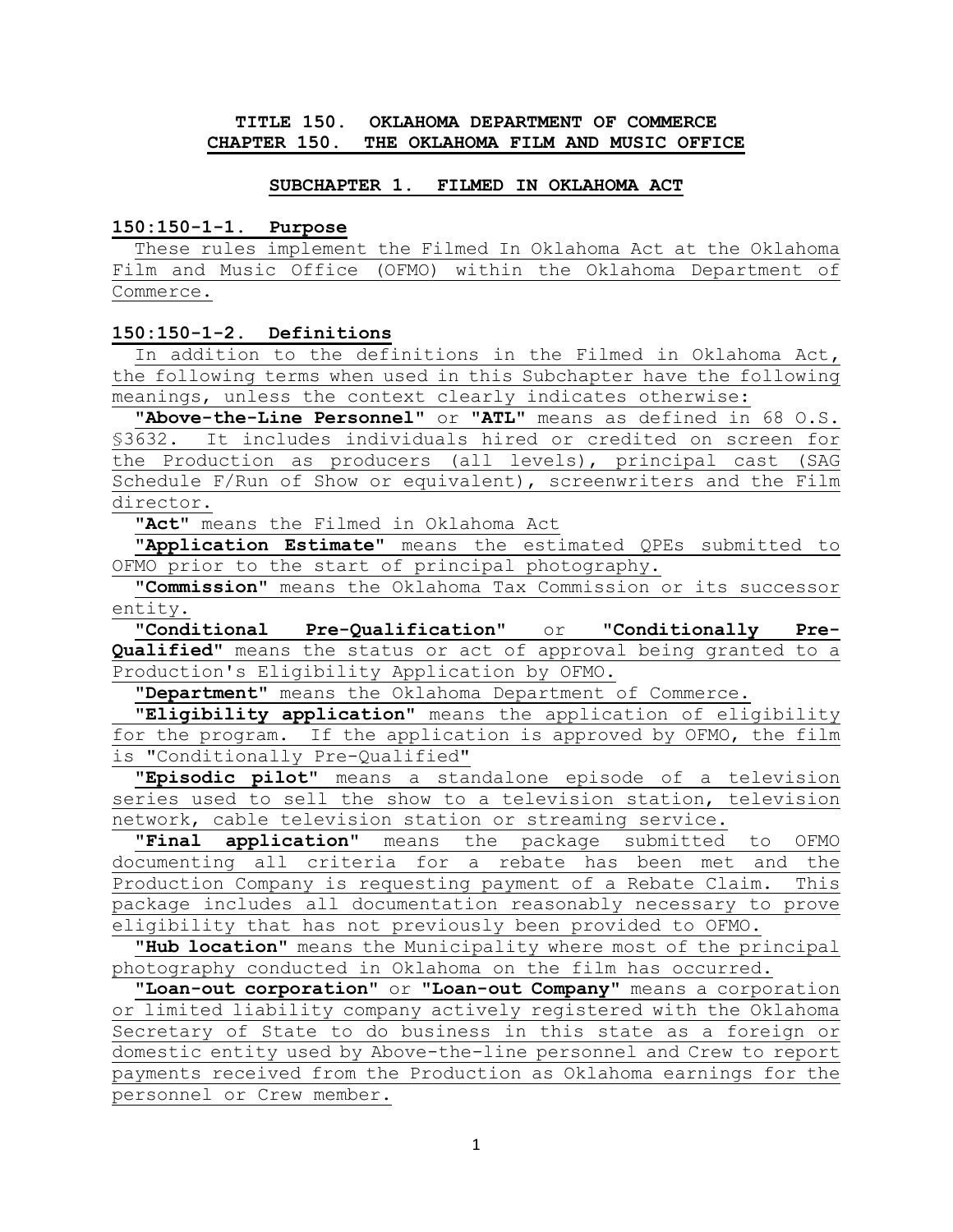**"Master tradesperson"** means a skilled and experienced tradesperson who instructs an Apprentice through use of practical experience so the Apprentice may learn a trade, craft or profession.

 **"Municipality"** means an incorporated city or town. If a location is not in an incorporated city or town, it is considered part of the nearest incorporated city, or town.

 **"Office"** or **"OFMO**" means the Oklahoma Film and Music Office or its successor entity.

 **"Oklahoma based"** means as defined in 68 O.S. §3632. This term includes a business entity registered and in good standing as a Domestic entity with the Oklahoma Secretary of State and that files an Oklahoma income tax return.

 **"Oklahoma expatriate"** means a person who has previously resided for at least one year, but does not currently reside, in Oklahoma.

 **"Oklahoma resident"** means a person who is a resident under the Oklahoma Tax Code at the time of hire.

 **"Oklahoma vendor"** means a seller, renter or lessor of goods or services who charges Oklahoma sales tax under an Oklahoma Sales Tax Permit on taxable transactions and is either (1) Oklahoma-Based or (2) a foreign business entity with an active registration to do business in Oklahoma and an Oklahoma physical location for transacting business.

 **"Payroll burden"** means employer-paid taxes (e.g. FICA, Medicare and Unemployment Insurance) and payroll-associated payments made on a specific employee's behalf by law or collective labor bargaining agreement (e.g. union dues and union fringes). Payroll Burden includes the employer-paid portion of health insurance for an employee, if such insurance was paid to an Oklahoma-Based insurance company or obtained through a licensed Oklahoma insurance broker.

 **"Per diem"** means fixed payments made to Crew and Above-the-line personnel regardless of residency in lieu of reimbursement for lodging/housing, meals and incidentals, up to a maximum of the Per Diem Rate allowed for the applicable location and date in the U.S. General Services Administration Per Diem Rates. This does not include car and travel stipends, as these expenses are ineligible for rebate.

 **"Principal photography"** means the filming of significant components of a Film which involve principal cast or, in the case of Films that do not involve live actors, the beginning of substantive work on the animation or graphics that form the Film's primary visual story.

 **"Production"** means a project to make a Film.

 **"Production budget"** means the total budgeted cost of the Production.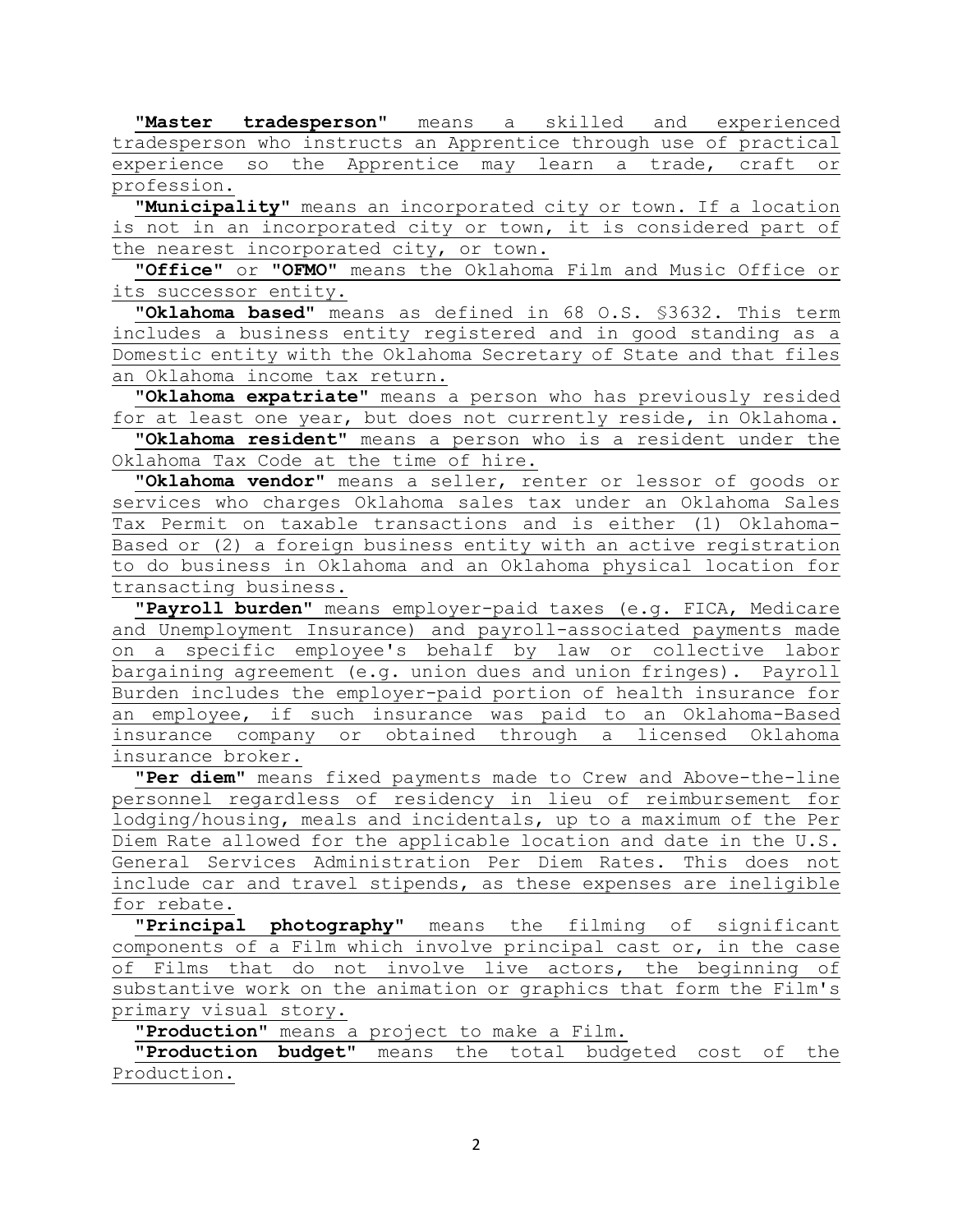**"Production company"** means as defined in 68 O.S. §3632. Eligibility and Final Applications are filed by the Production Company and, unless previously agreed to in writing by the OFMO, payment of approved Rebate Claims is made to the Production Company.

 **"Project filmed in this state"** means that at least one of the film's principal photography production days have occurred in Oklahoma. A project that does not meet this threshold is a "project filmed outside this state".

 **"Proof of funding"** means demonstration in a form acceptable to the OFMO that a Production has or will have funding in place to cover the Production Budget. Acceptable forms approved by the OFMO may include a letter of intent from a recognized industry financier, written verification of dedicated deposits in a recognized financial institution or a letter of credit from an acceptable guarantor.

 **"Qualified production expenditure amount"** or **"QPE"** means a qualified production expenditure.

 **"Rebate claim"** means the formal request for OFMO to issue a Rebate under the Program.

 **"Rebate enhancement"** means the additional incentive amounts a project may be eligible for which may be offered in addition to the base incentive amount. These Rebate Enhancements are specifically listed in 68 O.S. §§3635(B) and 3636(B).

 **"Rebate schedule"** means a schedule of dates, deadlines, and submittals the Production is to achieve to submit the Final Application and have its Rebate Claim approved.

 **"Salaries"** or **"Wages"** means those salaries and wages designated as Oklahoma earnings on payroll records along with the associated Payroll Burden, Per Diem and Housing Allowance.

 **"Scouting expenses"** means costs incurred to identify locations, Crew, facilities, services and equipment to be used in the Production.

 **"Series season"** means a group of episodes of the same Eligible Television Series which are either released simultaneously or at regular intervals to be aired within a certain time frame through traditional television content providers or through a streaming service.

 **"Start of pre-production"** means the opening of an Oklahoma office for the Production, or incurring QPE other than Scouting Expenses, or otherwise commencing business on the Production in Oklahoma other than scouting.

 **"Television series"** means a group of two or more episodes of a production with a common series title and general theme intended to be released for viewing through a traditional television content provider or through a streaming service.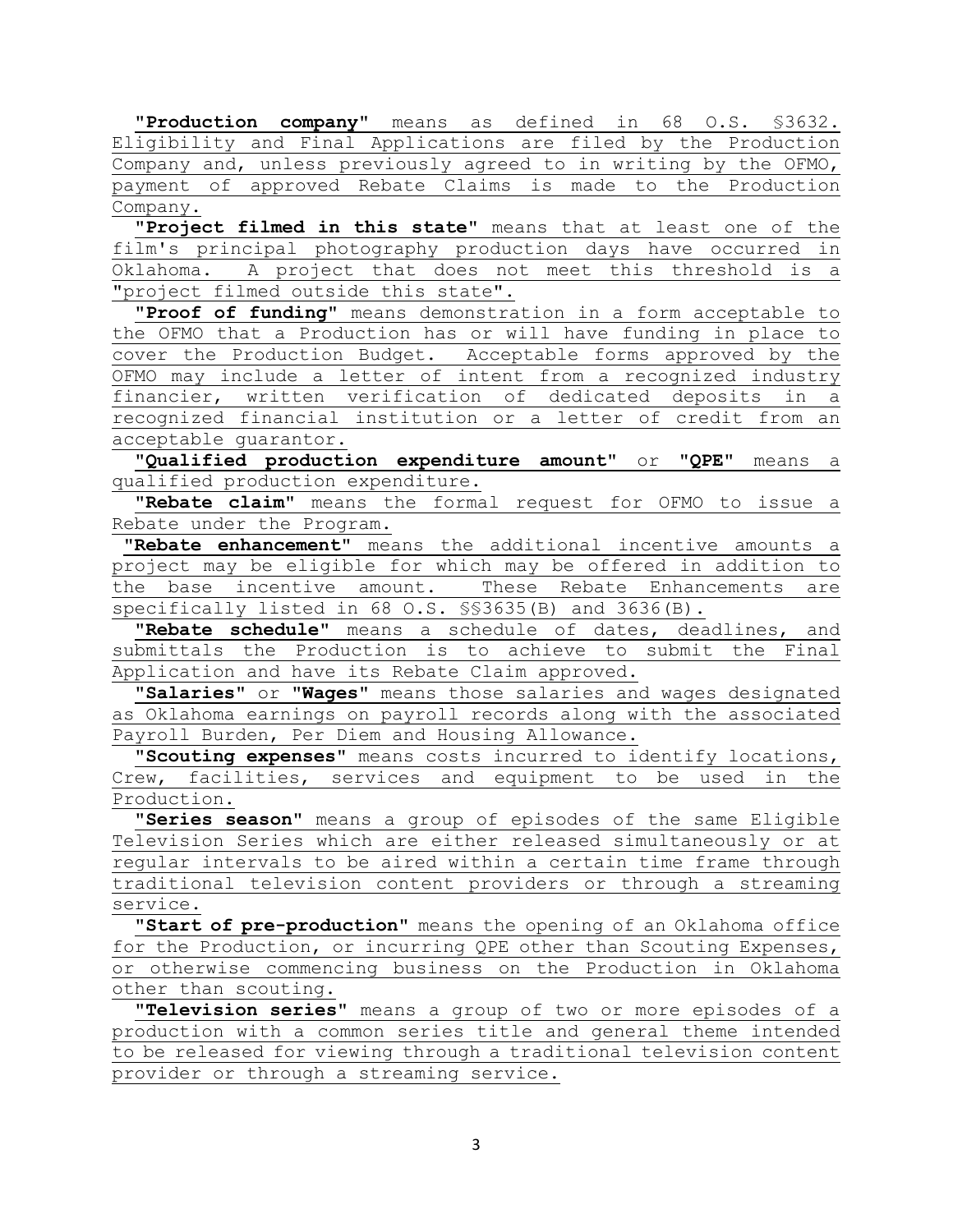### **150:150-1-3. Program criteria and qualification**

(a) Applying for rebate eligibility:

(1) Applications and all necessary forms may be submitted to OFMO through the OFMO website or as otherwise specified by  $\frac{\text{OFMO}}{\text{(2)}}$ 

Unless otherwise authorized by OFMO, Eligibility Applications submitted for projects filmed inside the State pursuant to 68 O.S. §3635 may be submitted no earlier than one (1) year prior to the start of Principal Photography but no later than forty-five (45) days prior to the start of Principal Photography. The exact specifications of the Eligibility Application are shown on the OFMO website, and include but are not limited to:

(A) General information about the Production;

(B) Contact information;

(C) Preliminary production milestone dates;

(D) A copy of the screenplay (or treatment if appropriate);

(E) The Production Budget top sheet and estimated

 $\frac{\text{headcount}}{\text{F}}$ <br>(F) Vari Various acknowledgements of program and OFMO criteria and agreements to abide by them;

(3) Unless otherwise authorized by OFMO, Eligibility Applications for post-production activity on a Project filmed outside of this state pursuant to 68 O.S. §3636 may be submitted no earlier than one (1) year prior to the occurrence of the post-production activity occurring in Oklahoma but no later than fourteen (14) days prior to the occurrence of the post-production activity occurring in Oklahoma. The exact specifications of this Eligibility Application are shown on the OFMO website, and include but are not limited to:

(A) The post-production budget or budget top sheet including post-production services and

 (B) Proof of funding for the post-production services. (4) Applicants may track the status of their Eligibility Application on the OFMO website.

(5) Application does not guarantee acceptance. OFMO considers each Eligibility Application individually based upon many factors, including compliance with these Rules, the Act, the benefits of the project to Oklahoma (such as economic impact, jobs, tourism, branding, image and follow-on work), funds available, anticipated future Program needs, and other projects applying for a rebate.

(6) If the Eligibility Application is approved, the Production Company will be Conditionally Pre-Qualified and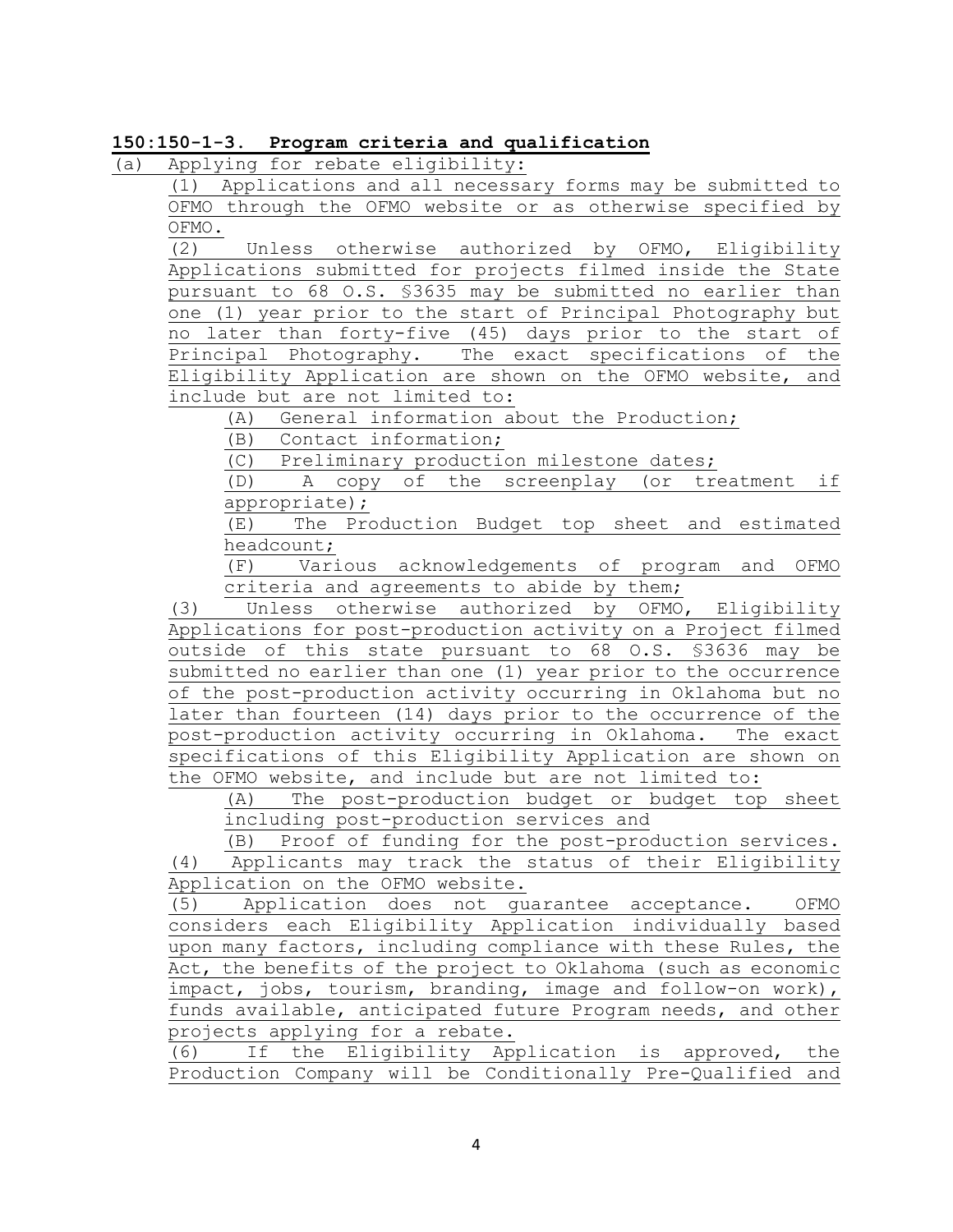OFMO will work with the Production to establish a Rebate Schedule.

(7) Conditional Pre-Qualification does not guarantee ultimate approval of a Rebate Claim. The Rebate Claim is not deemed to be approved until after the Final Application is  $\frac{\text{approved.}}{\text{(8)}}$ 

If the Eligibility Application is denied, OFMO may provide the applicant with the reason(s) it was denied.

Only one Eligibility Application per fiscal year per Production may be accepted.

(10) OFMO may provide the Oklahoma Tax Commission with quarterly reports containing information concerning the Conditional Pre-Qualification of Applications and approved Rebate Claims.

(b) Application Estimate. If the Eligibility Application is approved, the Application Estimate will be multiplied by the rebate percentage deemed appropriate by the Department. The resultant amount is the amount that may later be paid as the Rebate Claim (the "Potential Rebate Claim"

(c) If the Final Application and Rebate Claim are later approved: (1) If the QPE are less than or equal to the application Estimate, the Rebate claim may be paid in full up to the Potential Rebate Claim amount. Any amount of the Potential Rebate Claim that has been Pre-Qualified but is less than the actual Rebate Claim may be deemed not Pre-Qualified and will not count toward the limitations set forth in 68 O.S. §3634. (2) If the actual QPE are more than the Application Estimate, the amount that may be paid on the Rebate Claim is limited to the Potential Rebate Claim Amount. QPE that exceed the Potential Rebate Claim Amount are considered an additional claim and may, at OFMO's discretion, be approved for payment. If the additional claim is approved, the additional amount agreed to be paid counts toward the Conditional Pre-Qualification limits set forth in 68 O.S. §3634 of the then current fiscal year.

(d) Rebate Schedule. For Projects filmed in this State pursuant to 68 O.S. §3635, unless otherwise agreed by OFMO in writing, after Conditional Pre-Qualification, OFMO and the Production Company will establish a schedule of dates based upon the following benchmarks:<br> $\frac{(1)$  4

(1) 45 calendar days prior to Principal Photography- submit Application Estimate and Proof of Funding for at least fifty percent (50%) of the Production budget unless otherwise agreed upon beforehand by OFMO.

(2) Prior to paying salaries or wages to a Production Company's employee in Oklahoma- submit a certificate of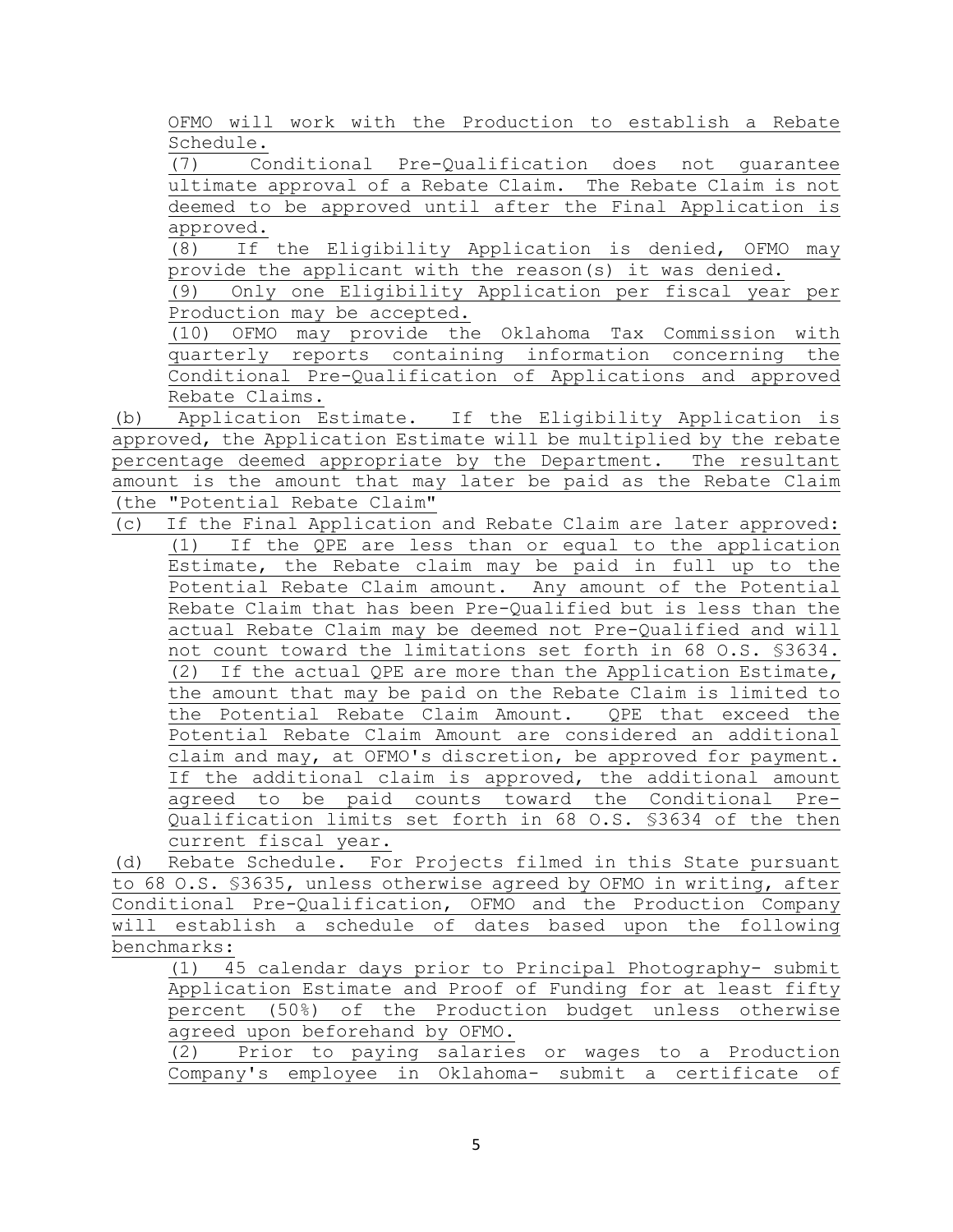workers' compensation insurance with limits pursuant to Oklahoma Law.

(3) 30 calendar days prior to Principal Photography – submit the following:

(A) Proof of funding for the Production Budget;

(B) Updated filming schedule;

 (C) Updated screenplay (or treatment if appropriate); (D) Copy of the completion bond as described in "(e)"

Below, if applicable;

(E) Additional documents as reasonably requested by OFMO.

(4) 10 calendar days prior to Principal Photography:

(A) Submit a certificate of general liability insurance with a minimum limit of \$1,000,000 in coverage (or a binder for such with a state date no later than the estimated Start of Pre-Production).

(B) Submit a certificate of automobile liability

insurance with minimums of \$250,000/500,000/250,000 coverage (or a binder for such with a state date no later than the estimated Start of Pre-Production) or certification that no employee of the Production will drive an automobile as part of the Production.

(5) During Principal Photography - submit the following

(preferably in advance, if practical):

(A) Updates to the filming schedule;

(B) Updates to the screenplay (or treatment if appropriate);

(C) Call Sheets.

(6) Within 90 calendar days of completion of the Production (or payment date of last QPE, if later):

(A) Upload through the OFMO website the list of

Oklahoma Crew, Oklahoma Expatriates and Oklahoma Vendors used on the Production;

(B) Submit the Final Application.

(e) Completion Bond. Unless a Production is backed by a major studio or other financing source acceptable to OFMO, the Production will post a Completion Bond from a guarantor acceptable to OFMO guaranteeing completion of the Production and payment of all Oklahoma liabilities. In lieu of a Completion Bond, a Production may produce evidence acceptable to OFMO that all Crew, vendors and taxes have been paid and there are no outstanding or potential liens in Oklahoma against the Production Company.

(f) End of Production credits:

(1) The end credit crawl of all release prints of a Film filmed in Oklahoma will include "filmed in Oklahoma using the Filmed in Oklahoma Act" and a logo provided by OFMO.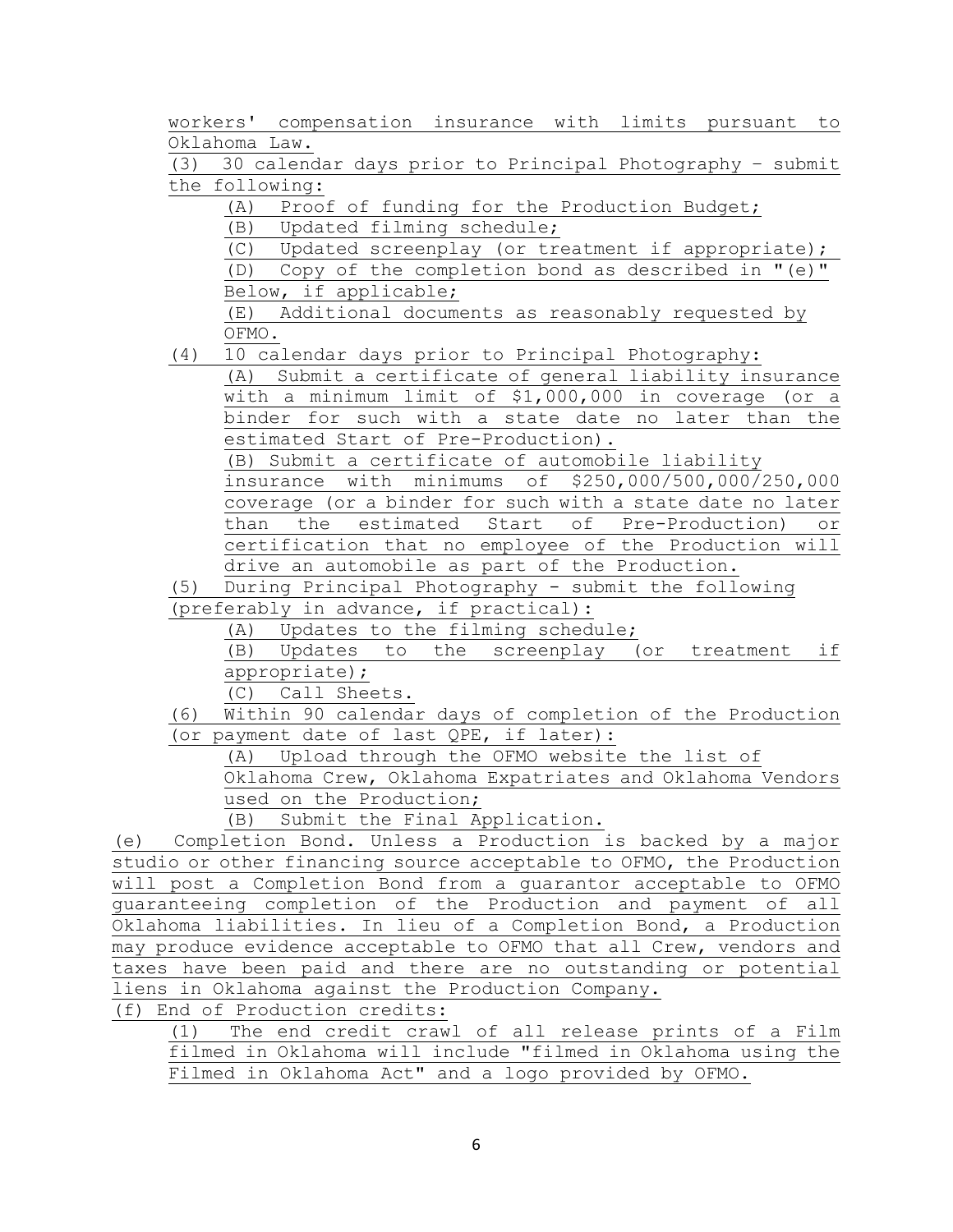(2) The end credit crawl for all release prints of a Film for Projects filmed outside of this state pursuant to 68 O.S. §3636 will include "postproduction activity for the film was conducted in Oklahoma using the Filmed in Oklahoma Act" and a logo provided by OFMO.

(3) If the production does not contain end credits, the<br>production company will provide equivalent value as production company will provide equivalent value as<br>determined by OFMO prior to payment of the Rebate Claim. If determined by OFMO prior to payment of the Rebate Claim. the production does not intend to use end credits, this should be disclosed to OFMO prior to Conditional Pre-Qualification of the project.

(g) Certified Public Accountant's Report: Final Applications for both Projects filmed in this state and for Projects filmed outside of this state pursuant to 68 O.S. §3636 will be accompanied by a CPA's Report, prepared at the expense of the Applicant, attesting that the amounts in the Final Application are QPE that comply with these rules.

(1) Reports will be prepared by a CPA currently licensed by the State of Oklahoma and who is independent under the American Institute of certified Public Accountants' (AICPA) Independence Rule.

(2) CPAs will carry professional liability insurance, in a form and from a carrier acceptable to OFMO, for at least \$500,000.

(3) The CPA's examination will be conducted according to the AICPA's Attestation Standards.

(4) Reports will use a materiality threshold set by OFMO and published on its website.

(5) CPAs will work with the Production Company to resolve exceptions or discrepancies prior to submitting the Final Application, such that the CPA's Report attests to the validity and accuracy of the amounts on the Application without exception.<br>(6) The CPA's Repe

The CPA's Report will attest:

(A) Actual Production expenditures were at least \$50,000 and QPE at least \$25,000.

(B) All amounts on the Application are properly calculated and materially accurate.

(C) All Oklahoma payroll tax returns due from the Production Company (or its payroll processor) have been filed.

(D) All Oklahoma income tax returns for the Production Company due as of the review date have been filed.

(7) The CPA will retain all workpapers for the CPA's Report for seven years, during which they may be subject to audit by OFMO or its agents, upon a request by OFMO.

(h) Final Application: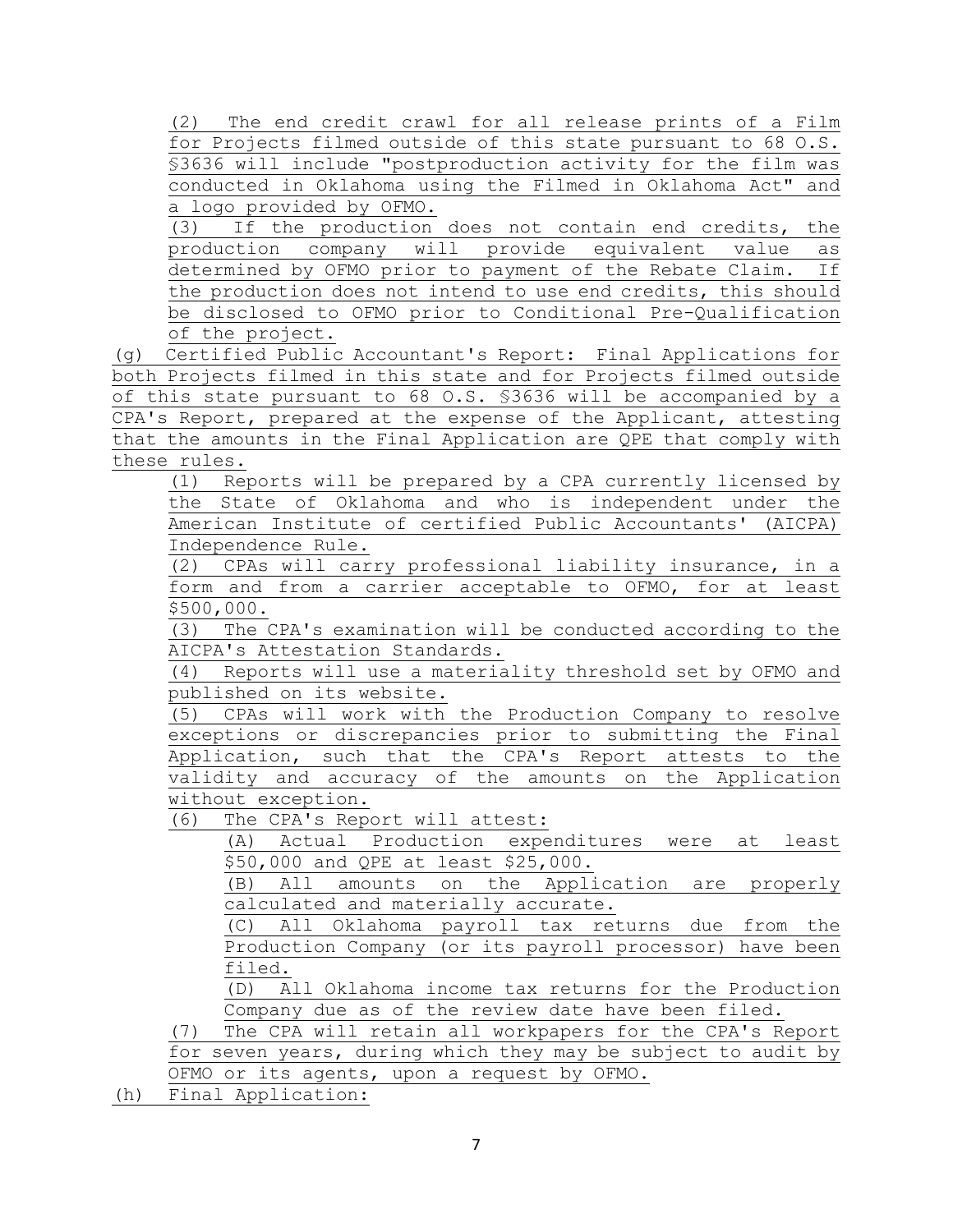(1) Upon completion of the Production and mandates herein, the Production Company may submit a Final Application.

(2) Submitting a Final Application does not guarantee approval. OFMO may approve or disapprove of all claims within 60 calendar days of receipt of a properly completed Final Application.<br>(3) If a Fi

If a Final Application or Rebate Claim is denied, the Production Company may attempt to correct any discrepancies or problems and resubmit within thirty (30) days of denial.<br>(4) Once a Final Application is approved by OFMO. Once a Final Application is approved by OFMO,

(A) Amendments are not allowed;

(B) The Production Company will work with OFMO to establish a vendor ID with the State.

(5) The Oklahoma Tax Commission will, upon notification of approval from the OFMO, issue payment for all approved Rebate Claims, subject to any statutory limitations and any other written agreements between the Production Company and the Department.

(i) Delays, Transferability and Expiration:

(1) A Conditionally Pre-Qualified Production may delay the start of Principal Photography two times for a total delay of up to ninety (90) days from the date when principal photography was originally scheduled to begin, unless other extensions are granted in writing by OFMO for good cause. If the start is delayed a third time, or a Production does not start by the date specified in their latest update to the Production Schedule submitted to OFMO, Pre-Qualification is revoked, the Eligibility Application is denied and the Production cannot apply again until the following fiscal year.

(2) Conditional Pre-Qualification is specific to the Production and Production Company and is non-transferable. Productions, screenplays and budgets may evolve as long as they are substantially similar to those submitted in the Eligibility Application.

(3) Unless otherwise approved by OFMO in writing, Conditional Pre-Qualification expires:

(A) If the letter offering Conditional Pre-Qualification is not signed and returned to OFMO within seven (7) business days of receiving it; or

(B) Two (2) years from the start of Principal Photography.

(4) If Conditional Pre-Qualification expires or is revoked, the Potential Rebate Claim amount from the revoked or expired Conditional Pre-Qualification does not count toward the Conditional Pre-Qualification cap set forth in 68 O.S. §3634.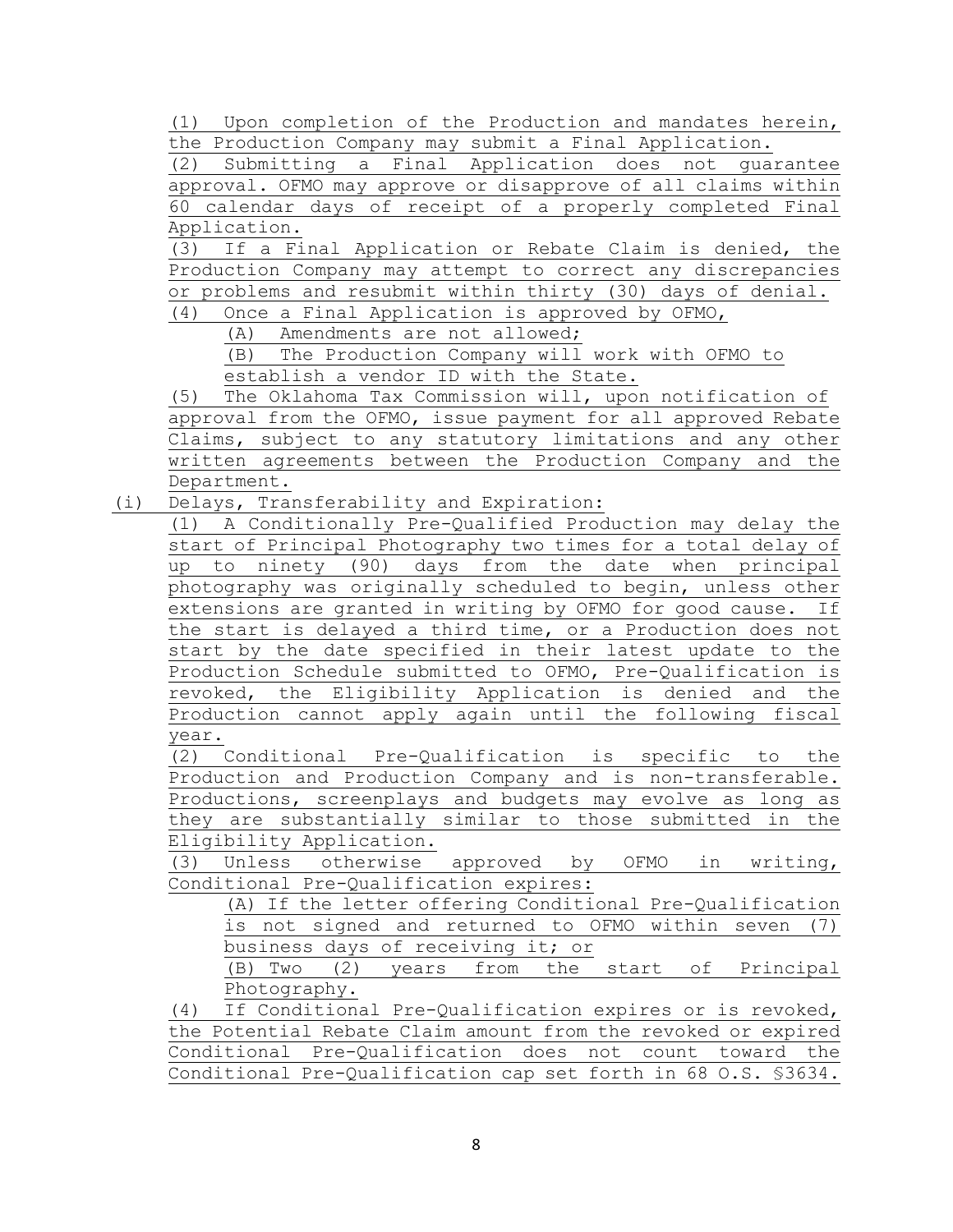## **150:150-1-4. Multi-film deals**

(a) As part of the Eligibility Application, an applicant will provide information as requested by OFMO indicating whether the Film being produced is intended to be part of a "Multi-Film" Deal. (b) If an applicant indicates that a film is part of a Multi-Film Deal, and provides the requested documentation, the Department may Conditionally Pre-Qualify the Multi-Film Deal Rebate Enhancement amount in a manner consistent with these rules. The Multi-Film Deal Rebate Enhancement amount Conditionally Pre-Approved for each Film in a Multi-Film Deal may only be approved for payment after approval of the Final Application of the third film in the Multi-Film Deal.

(c) After approval of the Final Application of the third film in a Multi-Film deal, and for each subsequent film that is part of the Multi-Film deal, the Department may formally approve the Rebate Enhancement applicable for the Multi-Film Deal and notify the Commission so the Conditionally Pre-qualified Rebate Enhancement for the Multi-Film deal may be paid.

(d) Episodes filmed as part of a single Series Season do not qualify for the Multi-Film Deal incentive enhancement.

(e) A television Episodic Pilot which is part of a Multi-Film Deal for purposes of the incentive enhancement cannot receive an Incentive Enhancement for a television Episodic Pilot as otherwise provided in the act.

## **150:150:1-5. Apprentices**

(a) OFMO may maintain a list of trades or departments deemed necessary for a film production where an Apprentice may be utilized to qualify for the rebate pursuant to the Act and list these trades on the OFMO website.

(b) A person is considered an Apprentice as defined by the act, if he or she meets all of the following criteria:

(1) The Apprentice is an Oklahoma resident;

(2) The Apprentice is supervised by an experienced Master Tradesperson in the trade, craft or profession being practiced by the Apprentice in the production;

(3) The Apprentice works in a trade recognized by OFMO as necessary for a film production;

(4) Unless otherwise approved by OFMO in writing, the Apprentice works under the supervision of the Master Tradesperson at least one-half (1/2) of the days the Master Tradesperson under which the Apprentice is learning is actively engaged in the film.

(5) The Apprentice is paid, at minimum, federal minimum wage for all hours worked during their apprenticeship;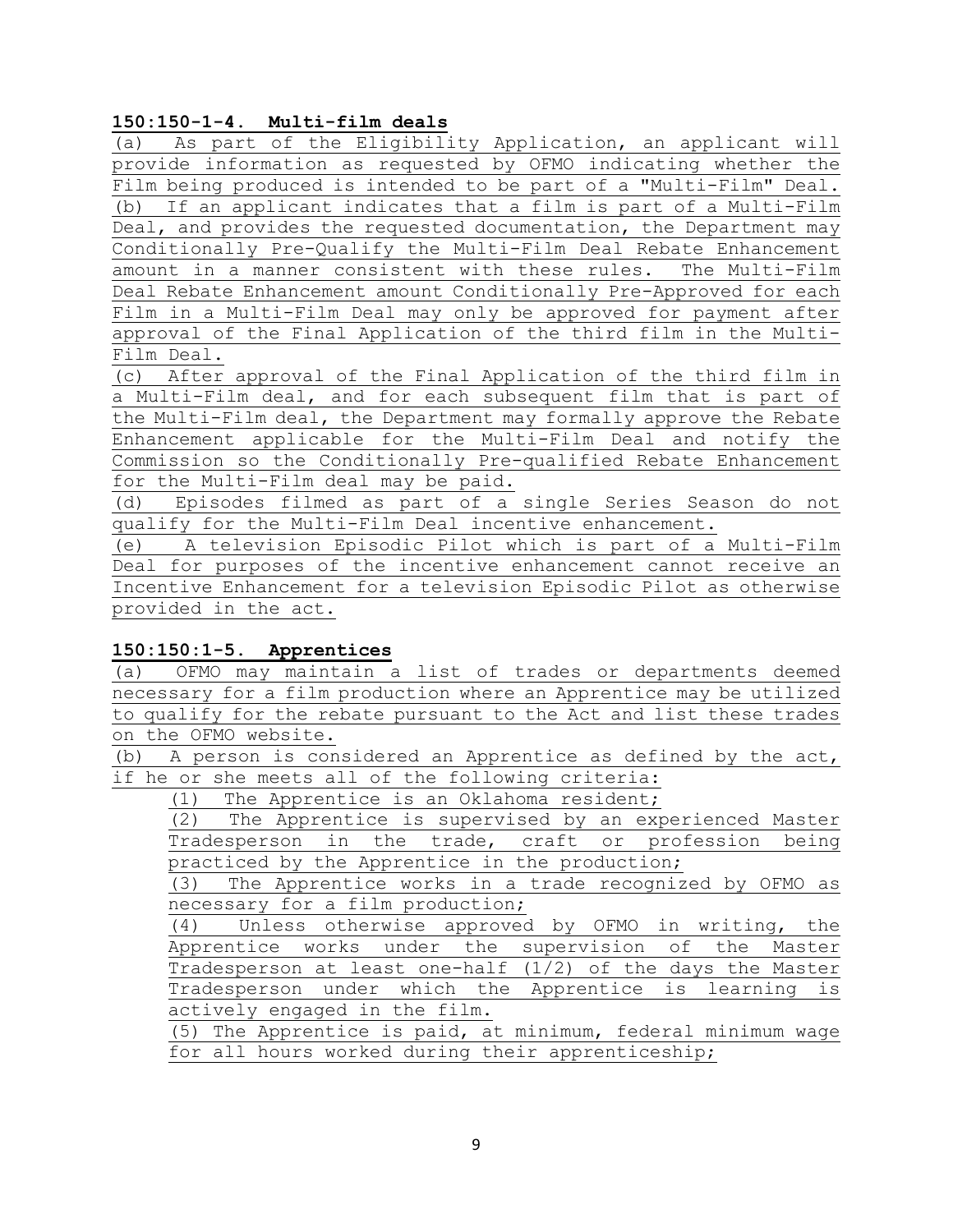(6) The Apprentice completes a questionnaire or survey provided by OFMO to be returned to OFMO with the Final Application.

## **150:150-1-6. State Certified Industry Standard Soundstage Facility**

(a) A facility may be considered a State Certified Industry Standard Soundstage Facility (State Certified Soundstage Facility), if a building, or complex of buildings, building improvements and associated back-lot facilities on a property meets all of the following criteria:

(1) Multiple Productions are, or are intended to be, regularly produced at the facility throughout the year;

(2) The primary revenue source for such a facility is from industry Productions and ancillary services to such Productions;

(3) The facility is marketed and made available to third party productions planning to rent such facility and the facility is able to be listed on the OFMO website for such rental;

(4) The facility provides additional industry specific onsite services and amenities for third party Productions;

(5) The facility contains at least 7,500 sq feet of combined and dedicated studio space which:

(A) Features acoustically treated walls.<br>(B) Achieves a noise criterion rating of

Achieves a noise criterion rating of 30 or better (C) Has a height of at least 15 feet and;

(D) Is equipped with sufficient heating and air conditioning for filming without the need for supplemental units (but supplemental units may be used) (E) Otherwise meets the criteria for a qualified

soundstage facility as defined in the Act.

(b) OFMO may compile and maintain a list of State Certified Soundstage Facilities located within the State of Oklahoma and may make this list available either through request or by publishing a regularly updated list on the OFMO website.

(c) A soundstage facility may apply to OFMO and request to be listed as a State Certified Soundstage Facility by contacting OFMO and making application to the Department in a manner and on an application provided by OFMO.

# **150:150-1-7. Incentive amounts**

(a) The base incentive amount and all Rebate Enhancement percentages set forth in 68 O.S. §3635 and §3636 are the maximum possible incentive percentage amounts payable under each specific circumstance. The decision as to whether to offer an incentive,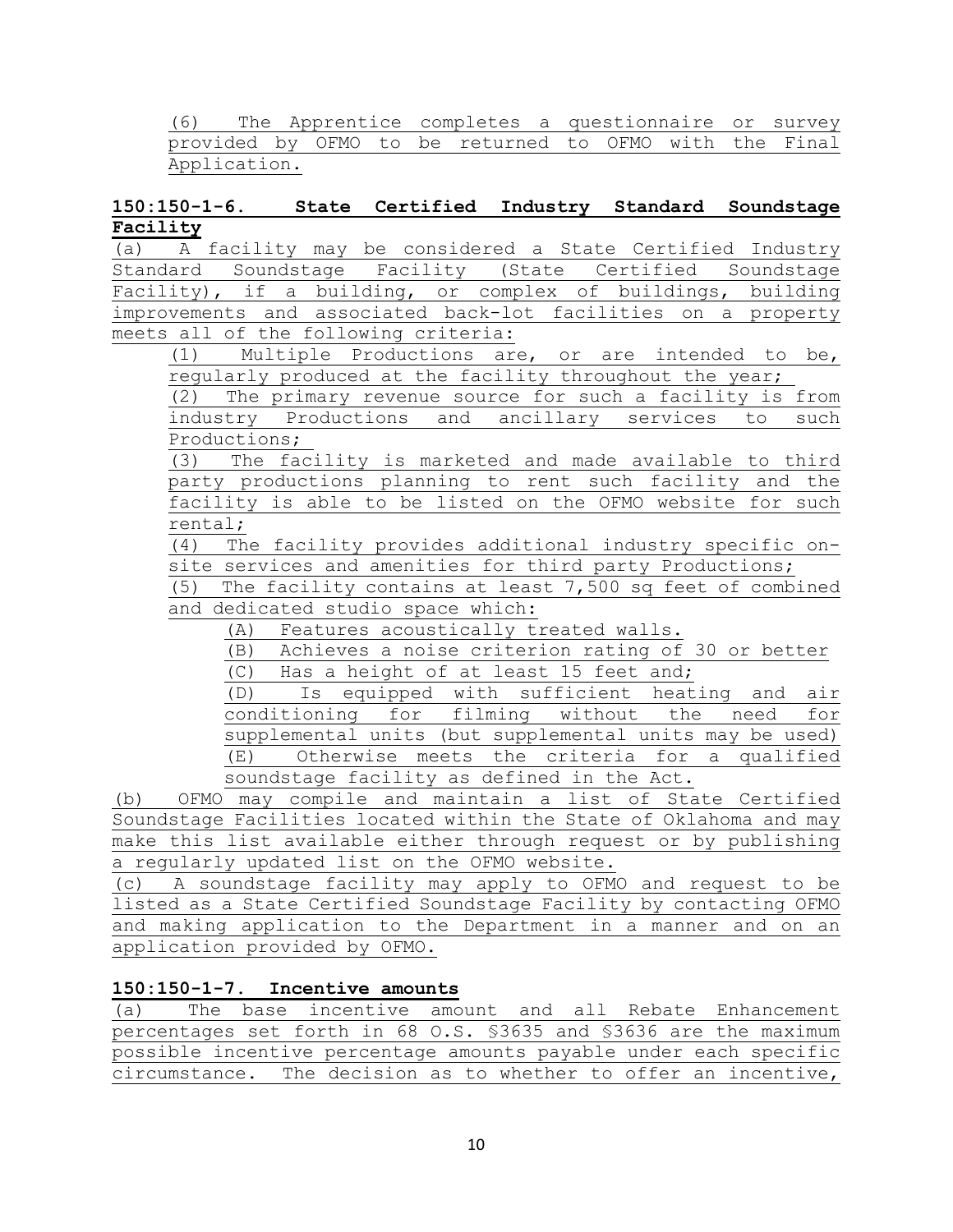and how much of an incentive may be offered is made at the discretion of OFMO.

(b) The actual rebate percentage approved for a project, if any, is determined by the Department in a way that achieves the maximum positive impact for the Oklahoma economy.

(c) In determining the rebate percentage amount to be approved, if any, pursuant to either 68 O.S. §3635 or §3636, the Department may consider the following:

(1) Benefits of the project to the State (including economic impact, industry infrastructure impact, jobs, tourism, branding, image and follow-on work);

(2) The amount of rebate payments conditionally prequalified by the Department for the current fiscal year;

(3) Impact on the ability of the Department to commit funds to additional projects for the current fiscal year;

(4) The amount of incentive believed to be necessary to win the project.

(d) The incentive percentage to be approved for a project may be determined at the time of Conditional Pre-Qualification of the application with the following limitations:

(1) If a project fails to meet the criteria for a particular Rebate Enhancement for which the project was initially prequalified to receive, the percentage of that specific incentive enhancement is removed from the total percentage of the incentive offer.

(2) If a project underperforms with regards to any of the Rebate Enhancement categories from what they projected in the initial application, the additional incentive amount offered for that category may be reduced.

(3) If a project uses fewer apprentices than the amount claimed at the time of Conditional Pre-Qualification, the base incentive amount may be reduced.

(4) If the Rebate Claim amount is fifteen or more percent (15%+)lower than the amount for which the Film was prequalified, one percent (1%) of the Rebate amount for which the Film would otherwise be paid may be reduced due to the reduced economic benefit to the State.

(e) OFMO may utilize a scoring system to provide guidelines as to the amount of incentive offered for a project, if any. OFMO may also rank projects to determine which projects should receive priority in receiving an incentive offer. Any list created by OFMO ranking projects is not subject to the Open Records Act.

(f) OFMO may prioritize projects on a project ranking list which meet the following criteria:

(1) Projects which are the second or subsequent film in a Multi-Film Deal;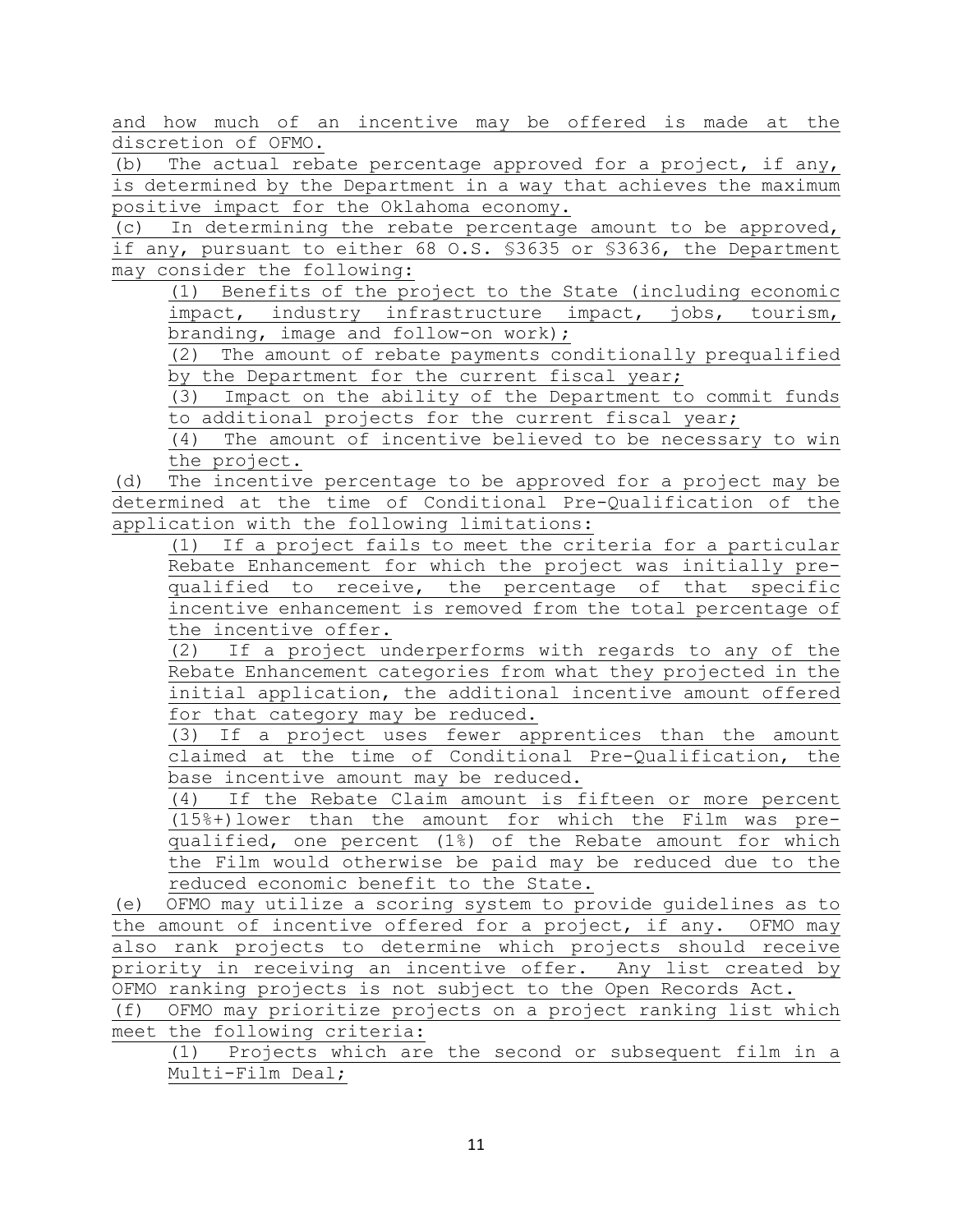(2) Projects which are part of a television series filmed in Oklahoma where either the series Television Pilot or a previous Series Season was filmed in Oklahoma

(3) Post-production activity occurring in Oklahoma on a television series filmed outside of Oklahoma where postproduction activity on either the series Television Pilot or a previous Series Season had occurred in Oklahoma.

# **150:150-1-8. Qualified production expenditures**

(a) A Qualified Production Expenditure, or production cost, includes Oklahoma expenditures or production costs as defined in 68 O.S. §3632 including as the following expenditures, whether paid directly or through an Oklahoma based entity, subject to statutory limitations:

(1) Salary Costs for Oklahoma Resident Crew;

(2) Salary Costs for Oklahoma Expatriate Crew;

(3) Payments to the owner(s) of an Oklahoma Loan-Out Company for Oklahoma Resident Crew;

(4) Payments to the owner(s) of an Oklahoma Loan-Out Company or salary payments for Crew that is not Oklahoma-Based or who are non-residents, other than above-the-line personnel, subject to the sunset limitations in 68 O.S. \$3635(A);

(5) Subject to the twenty-five percent limitation, the sum of:

(A) payments to Oklahoma-Based above the line personnel (B) payments to Oklahoma Loan-Out Companies for Abovethe-line personnel; and

(C) payments to an Oklahoma-Based entity for using the Film's underlying creative work (e.g., screenplay, treatment, or novel).

(6) Permits and fees paid to an Oklahoma state, county, or municipal governmental or quasi-governmental entity;

(7) Payments to an Oklahoma Vendor for the following:

(A) Studio, stage or set construction and dismantling; (B) Production scheduling, management, administration

and operations;

(C) Casting and security services;

(D) Wardrobe and make-up materials, consumables and

services;<br>(E) Set; Set props and accessories (individual props costing in excess of fifty thousand dollars (\$50,000) may only be included as a QPE if prior approval is granted by the OFMO);

(F) Cameras, film, microphones, tape, digital storage media and other materials and equipment used to record sound and images;

(G) Photography, visual image editing, animation,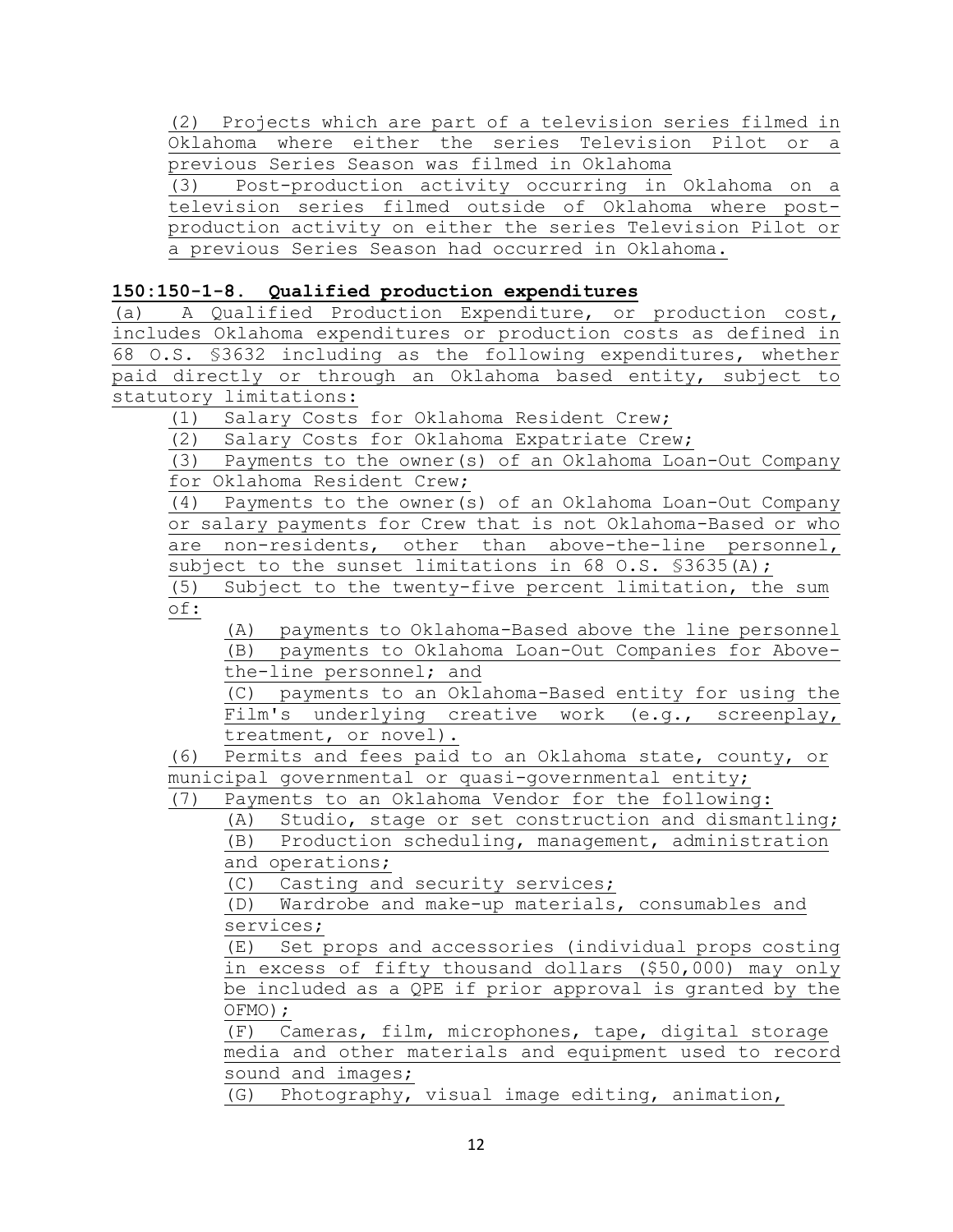Computer graphics and effects, and related visual services;

(H) Sound (other than music) recording, editing, synchronization and related services;

(I) Licensing or use rights for music, or recording of songs or musical score, used in the Film including, with the approval of OFMO, licensing fees paid to an out of state entity for the use of music made by a musician that is an Oklahoma Resident);

(J) Lighting and electrical materials, equipment and services;

(K) Location, building, facility, equipment, prop and wardrobe rental;

(L) Stunts, special effects, pyrotechnics, firefighting, safety, handling/wrangling, security and other specialty services;

(M) Lodging and accommodations (whether paid for directly by the Production Company, paid through a third party who is paid by the production company, or provided as an allowance in the amount of actual costs of housing) for ATL and Crew;

(N) Food, restaurants and catering (whether paid for directly by the Production company or paid through a third party who is paid by the Production Company);

(O) Transportation of ATL, Crew, equipment and supplies (whether paid for directly by the Production company or paid through a third party who is paid by the Production Company);

(P) Travel costs to and from Oklahoma paid to or through an Oklahoma travel agent;

(Q) Completion bonds and insurance where either the guarantor or the is an Oklahoma Vendor);

(R) Shipping and postage for packages originating or terminating within Oklahoma;

(S) Fees, interest and financing charges paid to

Oklahoma-Based Vendors and Oklahoma Based financial institutions and companies;

(T) Other materials, supplies and contracted services approved in advance by OFMO;

(U) CPA Report.

(8) Payments to an Oklahoma Vendor for the following valid Scouting Expenses of the Production:

(A) Location scouting, planning and packaging services; (B) Travel costs to and from Oklahoma paid to a travel agent;

(C) Lodging and accommodations within Oklahoma;

(D) Transportation within Oklahoma;